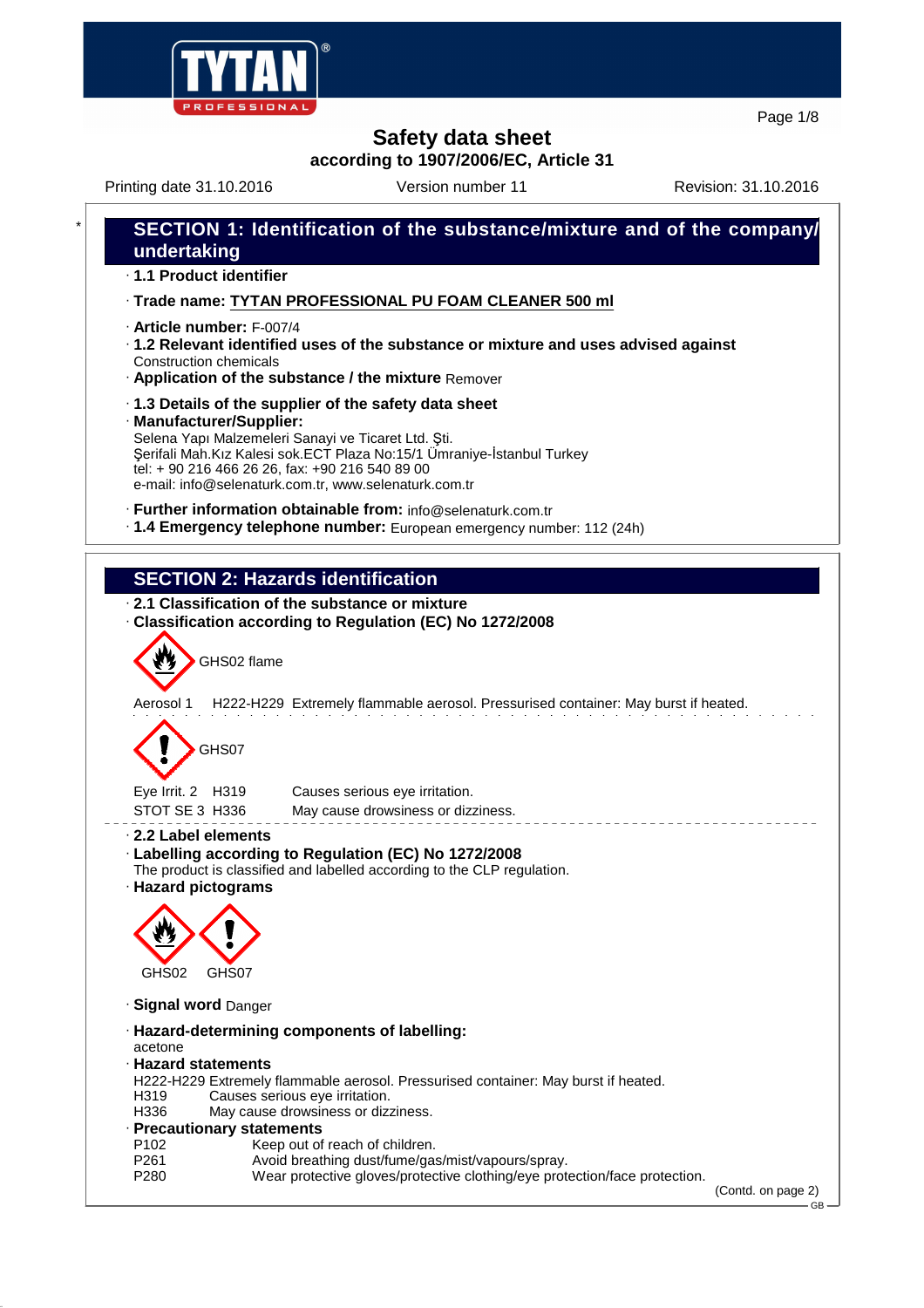

Page 2/8

## **Safety data sheet according to 1907/2006/EC, Article 31**

Printing date 31.10.2016 Version number 11 Revision: 31.10.2016

**Trade name: TYTAN PROFESSIONAL PU FOAM CLEANER 500 ml**

|                                                                                                | (Contd. of page 1)                                                                                                                                 |  |  |  |
|------------------------------------------------------------------------------------------------|----------------------------------------------------------------------------------------------------------------------------------------------------|--|--|--|
| P271                                                                                           | Use only outdoors or in a well-ventilated area.                                                                                                    |  |  |  |
|                                                                                                | P305+P351+P338 IF IN EYES: Rinse cautiously with water for several minutes. Remove contact lenses, if<br>present and easy to do. Continue rinsing. |  |  |  |
| P337+P313                                                                                      | If eye irritation persists: Get medical advice/attention.                                                                                          |  |  |  |
| P403+P233                                                                                      | Store in a well-ventilated place. Keep container tightly closed.                                                                                   |  |  |  |
| P <sub>501</sub>                                                                               | Dispose of contents/container in accordance with local/regional/national/international<br>regulations.                                             |  |  |  |
|                                                                                                | · Additional information:                                                                                                                          |  |  |  |
| Do not pierce or burn, even after use.                                                         |                                                                                                                                                    |  |  |  |
| Protect from sunlight. Do not expose to temperatures exceeding 50 °C/122 °F.                   |                                                                                                                                                    |  |  |  |
| Do not spray on an open flame or other ignition source.                                        |                                                                                                                                                    |  |  |  |
| Keep away from heat, hot surfaces, sparks, open flames and other ignition sources. No smoking. |                                                                                                                                                    |  |  |  |
| EUH66 Repeated exposure may cause skin dryness or cracking.                                    |                                                                                                                                                    |  |  |  |
| 2.3 Other hazards                                                                              |                                                                                                                                                    |  |  |  |
| · Results of PBT and vPvB assessment                                                           |                                                                                                                                                    |  |  |  |
| $\cdot$ PBT: Not applicable.                                                                   |                                                                                                                                                    |  |  |  |
|                                                                                                |                                                                                                                                                    |  |  |  |

· **vPvB:** Not applicable.

## \* **SECTION 3: Composition/information on ingredients**

#### · **3.2 Chemical characterisation: Mixtures**

· **Description:** Mixture of substances listed below with nonhazardous additions.

| · Dangerous components:                                                                     |                                                                                              |                 |  |  |
|---------------------------------------------------------------------------------------------|----------------------------------------------------------------------------------------------|-----------------|--|--|
| CAS: 67-64-1<br>EINECS: 200-662-2<br>Reg.nr.: 01-2119471330-49-xxxx                         | acetone<br>Elam. Liq. 2, H225; $\Diamond$ Eye Irrit. 2, H319; STOT SE 3,<br>H <sub>336</sub> | $60.0 - 80.0\%$ |  |  |
| CAS: 115-10-6<br>EINECS: 204-065-8<br>Reg.nr.: 01-2119472128-37-0001                        | dimethyl ether<br>Flam. Gas 1, H220; Press. Gas C, H280                                      | $< 12.0\%$      |  |  |
| CAS: 106-97-8<br>EINECS: 203-448-7<br>Reg.nr.: 01-2119474691-31-xxxx                        | butane<br>Flam. Gas 1, H220; Press. Gas C, H280                                              | $< 12.0\%$      |  |  |
| CAS: 74-98-6<br>EINECS: 200-827-9<br>Reg.nr.: 01-21194869440-21-xxxx                        | propane<br>Flam. Gas 1, H220; Press. Gas C, H280                                             | $< 12.0\%$      |  |  |
| CAS: 75-28-5<br>EINECS: 200-857-2<br>Reg.nr.: 01-2119485395-27-xxxx                         | isobutane<br>Flam. Gas 1, H220; Press. Gas C, H280                                           | $< 12.0\%$      |  |  |
| · Additional information: For the wording of the listed hazard phrases refer to section 16. |                                                                                              |                 |  |  |

## **SECTION 4: First aid measures**

#### · **4.1 Description of first aid measures**

- · **General information:** Immediately remove any clothing soiled by the product.
- · **After inhalation:**
- Supply fresh air and to be sure call for a doctor.

Use a respiratory bag or breathing device.

- In case of unconsciousness place patient stably in side position for transportation.
- · **After skin contact:** Immediately wash with water and soap and rinse thoroughly.
- · **After eye contact:**
- Rinse opened eye for several minutes under running water. If symptoms persist, consult a doctor.
- · **After swallowing:**
- Rinse out mouth and then drink plenty of water.

Do not induce vomiting; call for medical help immediately.

(Contd. on page 3)

GB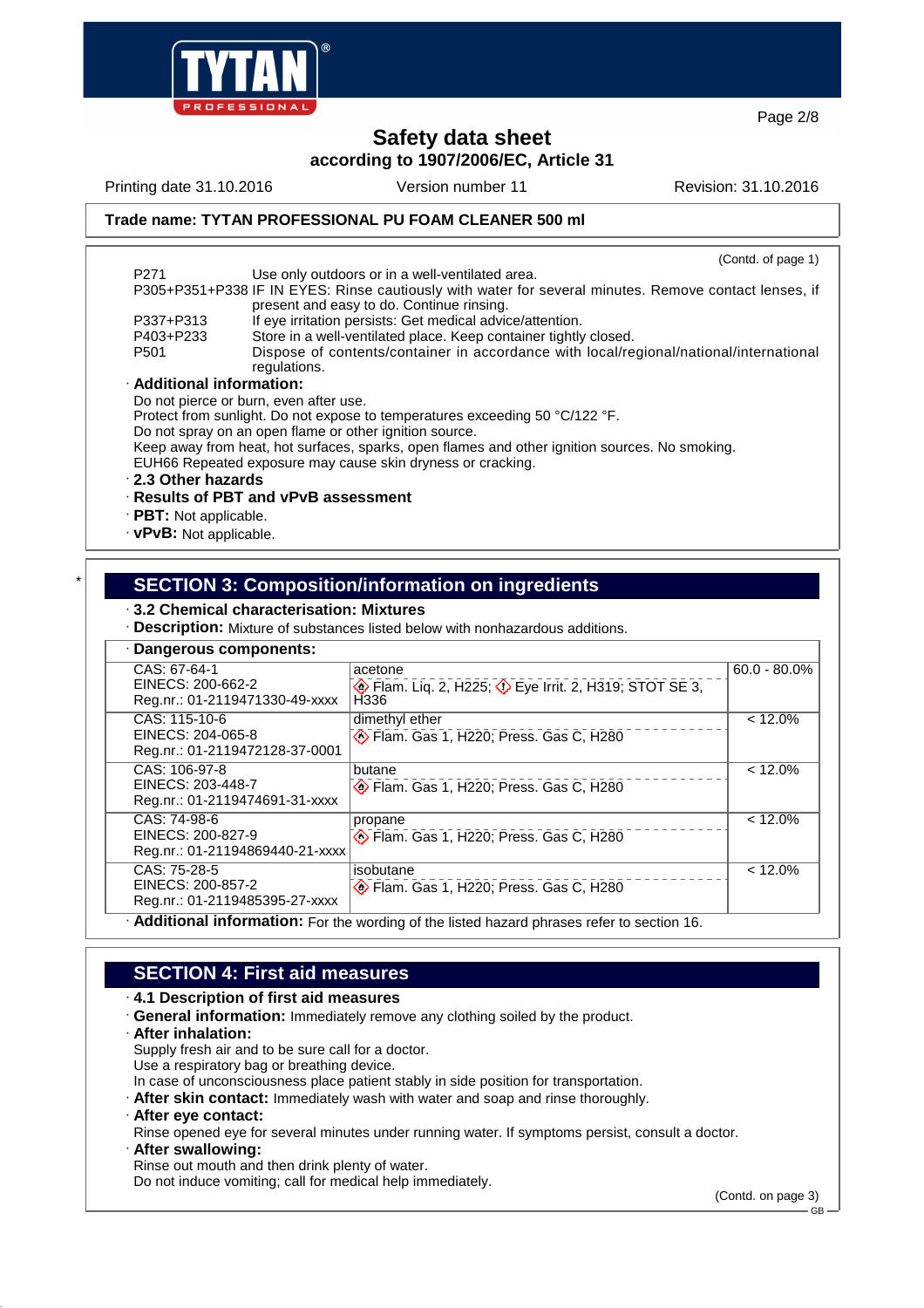

**Safety data sheet according to 1907/2006/EC, Article 31** Page 3/8

#### Printing date 31.10.2016 Version number 11 Revision: 31.10.2016

### **Trade name: TYTAN PROFESSIONAL PU FOAM CLEANER 500 ml**

(Contd. of page 2)

- · **4.2 Most important symptoms and effects, both acute and delayed** Stupor. Headache. Unconsciousness.
- Coughing.

Nausea.

Dizziness.

· **4.3 Indication of any immediate medical attention and special treatment needed** No further relevant information available.

## **SECTION 5: Firefighting measures**

- · **5.1 Extinguishing media**
- · **Suitable extinguishing agents:**
- Carbon dioxide.
- Water spray. Fire-extinguishing powder.
- Alcohol resistant foam.
- · **5.2 Special hazards arising from the substance or mixture** Can form explosive gas-air mixtures.
- Formation of toxic gases is possible during heating or in case of fire.
- · **5.3 Advice for firefighters**
- · **Protective equipment:**

Do not inhale explosion gases or combustion gases.

Wear self-contained respiratory protective device.

· **Additional information** Cool endangered receptacles with water spray.

## **SECTION 6: Accidental release measures**

#### · **6.1 Personal precautions, protective equipment and emergency procedures**

Keep away from ignition sources.

Do not breathe gas / fumes / vapour / spray.

Use respiratory protective device against the effects of fumes / dust / aerosol.

Wear protective equipment. Keep unprotected persons away.

- · **6.2 Environmental precautions:** Do not allow to enter sewers / surface or ground water.
- · **6.3 Methods and material for containment and cleaning up:**
- Allow to evaporate. Ensure adequate ventilation.
- · **6.4 Reference to other sections** See Section 13 for disposal information.

## **SECTION 7: Handling and storage**

· **7.1 Precautions for safe handling** Ensure good interior ventilation, especially at floor level. (Fumes are heavier than air). Ensure good ventilation / exhaustion at the workplace. Open and handle receptacle with care. · **Information about fire - and explosion protection:** Keep ignition sources away - Do not smoke. Protect against electrostatic charges. Pressurised container: protect from sunlight and do not expose to temperatures exceeding 50 °C, i.e. electric lights. Do not pierce or burn, even after use.

Do not spray onto a naked flame or any incandescent material.

(Contd. on page 4)

GB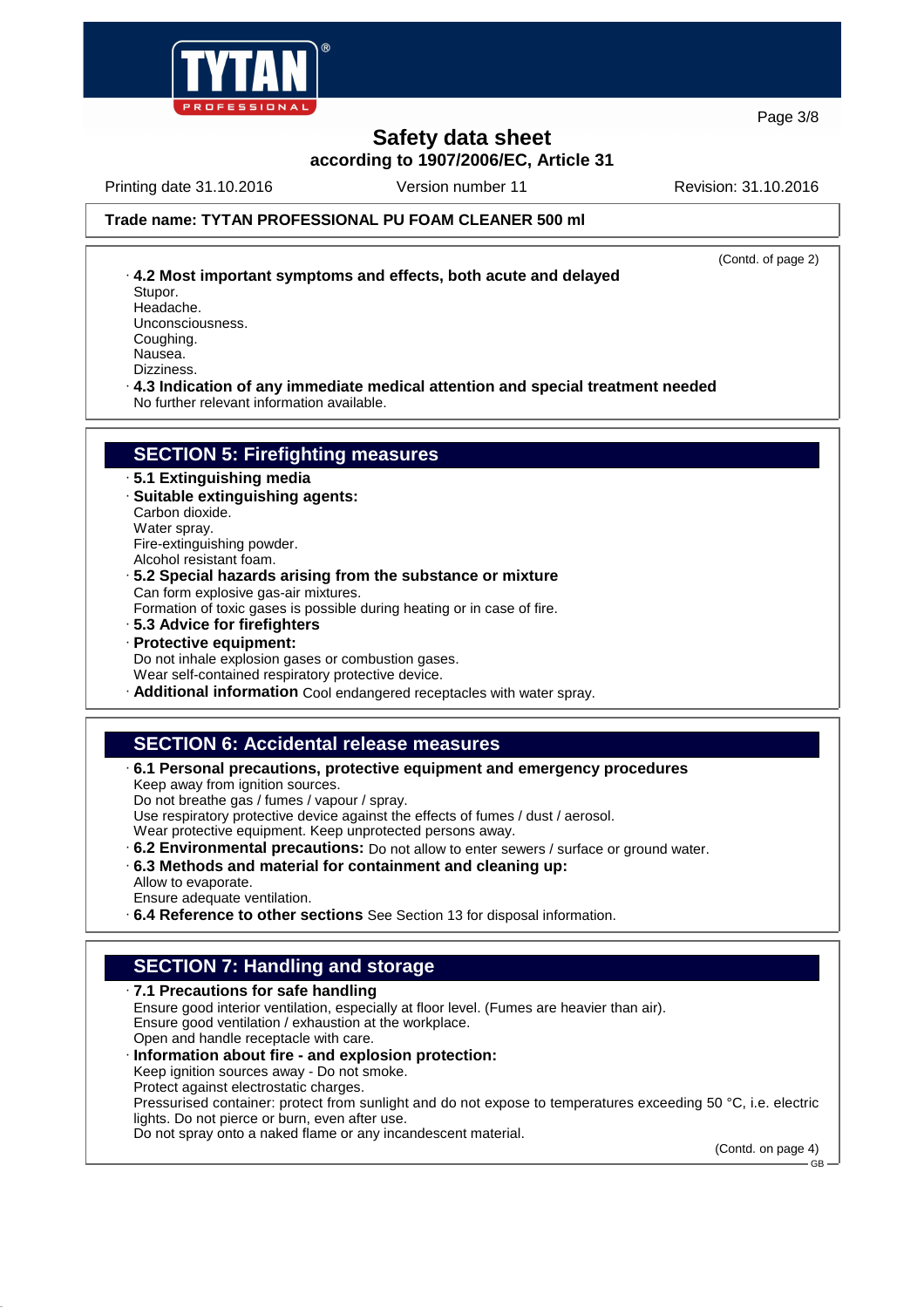

**Safety data sheet according to 1907/2006/EC, Article 31** Page 4/8

## Printing date 31.10.2016 Version number 11 Revision: 31.10.2016

**Trade name: TYTAN PROFESSIONAL PU FOAM CLEANER 500 ml**

(Contd. of page 3)

- · **7.2 Conditions for safe storage, including any incompatibilities**
- · **Storage:**
- · **Requirements to be met by storerooms and receptacles:** Store in a cool location.

Observe official regulations on storing packagings with pressurised containers.

- · **Information about storage in one common storage facility:**
- Store away from oxidising agents.

Do not store together with reducing agents, heavy-metal compounds, acids and alkalis.

· **Further information about storage conditions:** Store in vertical position in closed original containers. Store at temperature from +5 °C to +30 °C. Protect from heat and direct sunlight.

Store under lock and key and out of the reach of children.

· **7.3 Specific end use(s)** No further relevant information available.

## **SECTION 8: Exposure controls/personal protection**

· **Additional information about design of technical facilities:** No further data; see item 7.

#### · **8.1 Control parameters**

#### · **Ingredients with limit values that require monitoring at the workplace:**

- **CAS: 67-64-1 acetone**
- WEL Short-term value: 3620 mg/m<sup>3</sup>, 1500 ppm Long-term value:  $1210 \text{ ma/m}^3$ , 500 ppm

**CAS: 115-10-6 dimethyl ether**

WEL Short-term value: 958 mg/m<sup>3</sup>, 500 ppm Long-term value: 766 mg/m<sup>3</sup>, 400 ppm

#### **CAS: 106-97-8 butane**

- WEL Short-term value: 1810 mg/m<sup>3</sup>, 750 ppm Long-term value:  $1450$  mg/m<sup>3</sup>, 600 ppm
	- Carc (if more than 0.1% of buta-1.3-diene)

#### · **8.2 Exposure controls**

- · **Personal protective equipment:**
- · **General protective and hygienic measures:**
- Keep away from foodstuffs, beverages and feed. Immediately remove all soiled and contaminated clothing. Wash hands before breaks and at the end of work. Do not eat, drink, smoke or sniff while working. Avoid contact with the eyes and skin.
- 
- · **Respiratory protection:** Use suitable respiratory protective device in case of insufficient ventilation.
- · **Protection of hands:**



Protective gloves

The glove material has to be impermeable and resistant to the product / the substance / the preparation. Selection of the glove material on consideration of the penetration times, rates of diffusion and the degradation.

#### **Material of gloves**

Rubber gloves

Plastic gloves

The selection of the suitable gloves does not only depend on the material, but also on further marks of quality and varies from manufacturer to manufacturer. As the product is a preparation of several substances, the resistance of the glove material can not be calculated in advance and has therefore to be checked prior to the (Contd. on page 5)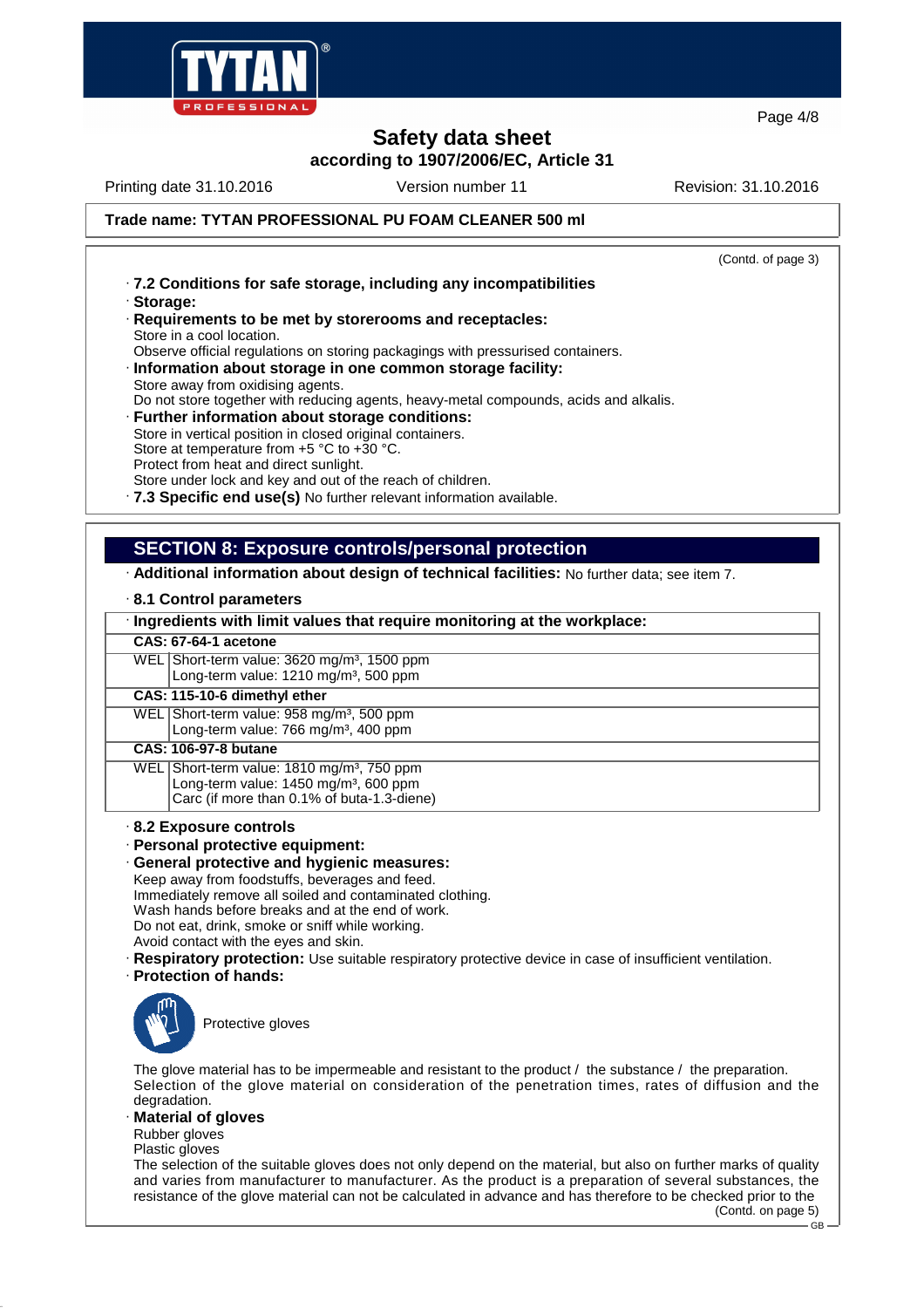

Page 5/8

# **Safety data sheet**

**according to 1907/2006/EC, Article 31**

Printing date 31.10.2016 Version number 11 Revision: 31.10.2016

(Contd. of page 4)

## **Trade name: TYTAN PROFESSIONAL PU FOAM CLEANER 500 ml**

application.

· **Penetration time of glove material**

The exact break trough time has to be found out by the manufacturer of the protective gloves and has to be observed.

· **Eye protection:**



Safety glasses

· **Body protection:** Protective work clothing.

## **SECTION 9: Physical and chemical properties**

| .9.1 Information on basic physical and chemical properties<br>· General Information<br>· Appearance: |                                           |  |  |  |
|------------------------------------------------------------------------------------------------------|-------------------------------------------|--|--|--|
| Form:                                                                                                | Aerosol                                   |  |  |  |
| Colour:                                                                                              | Colorless                                 |  |  |  |
| · Odour:                                                                                             | Characteristic                            |  |  |  |
| $\cdot$ Change in condition                                                                          |                                           |  |  |  |
| Melting point/Melting range: -65.4 °C (acetone)                                                      |                                           |  |  |  |
| Boiling point/Boiling range: 56.2 °C (acetone, 1,013 hPa)                                            |                                           |  |  |  |
| · Flash point:                                                                                       | $\le$ -20 °C (acetone)                    |  |  |  |
| ⋅ Self-igniting:                                                                                     | $>$ +365 °C (butane)                      |  |  |  |
| · Danger of explosion:                                                                               | Heating may cause an explosion.           |  |  |  |
| <b>Explosion limits:</b>                                                                             |                                           |  |  |  |
| <b>Oxidising properties</b>                                                                          | Extremely flammable.                      |  |  |  |
| $\cdot$ Vapour pressure at 20 °C:                                                                    | > 500 kPa                                 |  |  |  |
| · Density:                                                                                           | Not determined                            |  |  |  |
| · Solubility in / Miscibility with                                                                   |                                           |  |  |  |
| water:                                                                                               | Soluble                                   |  |  |  |
| $\cdot$ 9.2 Other information                                                                        | No further relevant information available |  |  |  |

## **SECTION 10: Stability and reactivity**

- · **10.1 Reactivity** No further relevant information available.
- · **10.2 Chemical stability**
- · **Thermal decomposition / conditions to be avoided:**

To avoid thermal decomposition do not overheat.

- No decomposition if used according to specifications.
- · **10.3 Possibility of hazardous reactions** Reacts with oxidising agents.
- · **10.4 Conditions to avoid** No further relevant information available.
- · **10.5 Incompatible materials:** Avoid contact with other chemicals.
- · **10.6 Hazardous decomposition products:** No dangerous decomposition products known.

(Contd. on page 6)

GB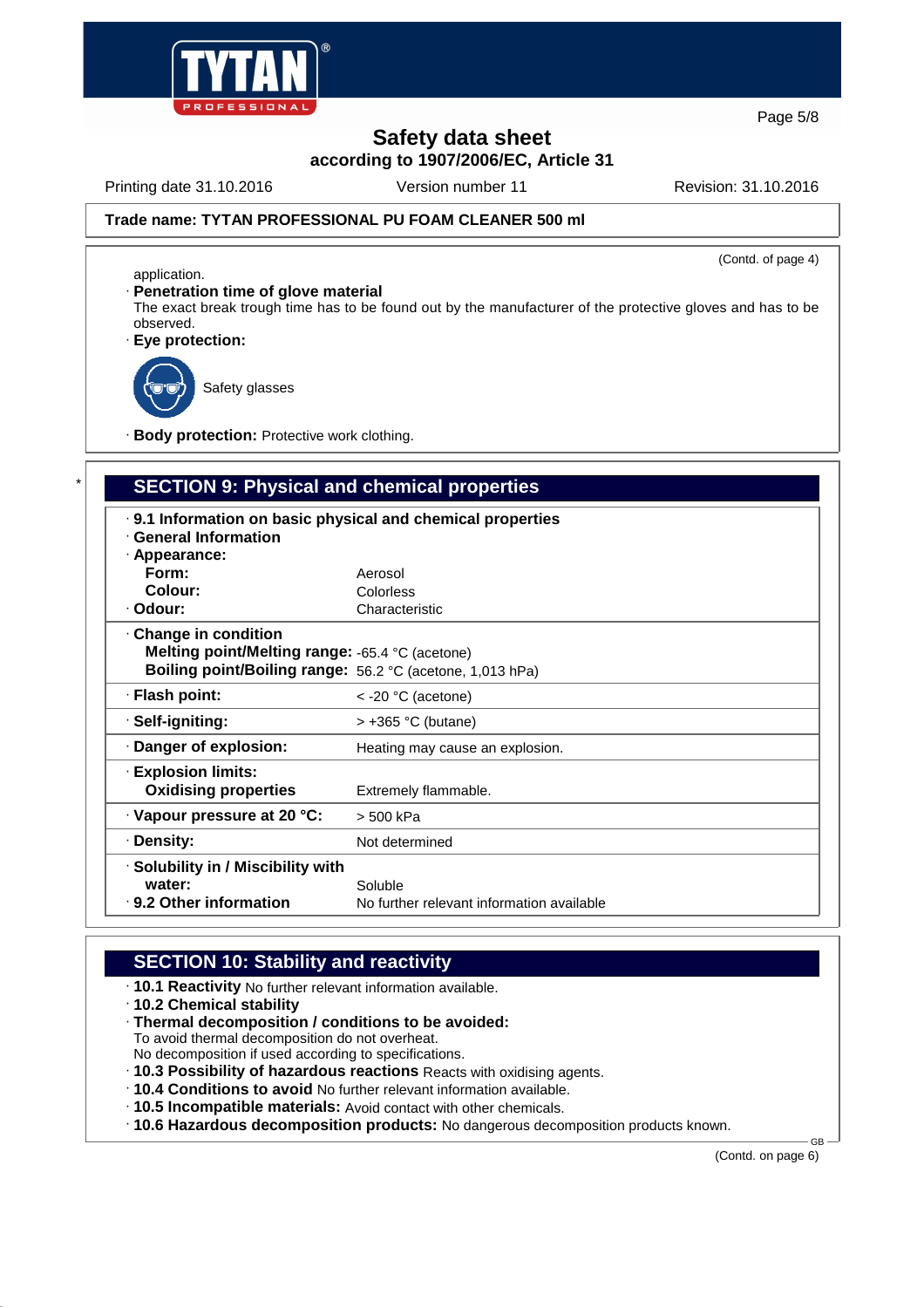

Page 6/8

# **Safety data sheet**

**according to 1907/2006/EC, Article 31**

Printing date 31.10.2016 Version number 11 Revision: 31.10.2016

## **Trade name: TYTAN PROFESSIONAL PU FOAM CLEANER 500 ml**

(Contd. of page 5)

## **SECTION 11: Toxicological information**

· **11.1 Information on toxicological effects**

· **Acute toxicity** Based on available data, the classification criteria are not met.

#### · **LD/LC50 values relevant for classification:**

#### **CAS: 67-64-1 acetone**

Oral LD50 5800 mg/kg (rat)

Dermal | LD50 | 20000 mg/kg (rabbit)

Inhalative  $|$  LC50/4h  $|$  7.5 mg/l (fish)

## · **Primary irritant effect:**

- · **Skin corrosion/irritation** Based on available data, the classification criteria are not met.
- · **Serious eye damage/irritation**
- Causes serious eye irritation.
- · **Respiratory or skin sensitisation** Based on available data, the classification criteria are not met.
- · **Germ cell mutagenicity** Based on available data, the classification criteria are not met.
- · **Carcinogenicity** Based on available data, the classification criteria are not met.
- · **Reproductive toxicity** Based on available data, the classification criteria are not met.
- · **STOT-single exposure**
- May cause drowsiness or dizziness.
- · **STOT-repeated exposure** Based on available data, the classification criteria are not met.
- · **Aspiration hazard** Based on available data, the classification criteria are not met.

## **SECTION 12: Ecological information**

- · **12.1 Toxicity**
- · **Aquatic toxicity:**

## **CAS: 67-64-1 acetone**

EC50 10 mg/kg (daphnia)

- · **12.2 Persistence and degradability** Easily biodegradable
- · **12.3 Bioaccumulative potential** Non significant accumulation in organisms
- · **12.4 Mobility in soil** No further relevant information available.
- · **Additional ecological information:**
- · **General notes:**

Due to available data on eliminability/decomposition and bioaccumulation potential a prolonged damage of the environment is unlikely.

Water hazard class 1 (German Regulation) (Self-assessment): slightly hazardous for water.

Do not allow undiluted product or large quantities of it to reach ground water, water course or sewage system.

- · **12.5 Results of PBT and vPvB assessment**
- · **PBT:** Not applicable.
- · **vPvB:** Not applicable.
- · **12.6 Other adverse effects** No further relevant information available.

## **SECTION 13: Disposal considerations**

#### · **13.1 Waste treatment methods**

· **Recommendation**

Must not be disposed together with household garbage. Do not allow product to reach sewage system.

#### · **European waste catalogue**

14 00 00 WASTE ORGANIC SOLVENTS, REFRIGERANTS AND PROPELLANTS (EXCEPT 07 AND 08)

14 06 00 waste organic solvents, refrigerants and foam/aerosol propellants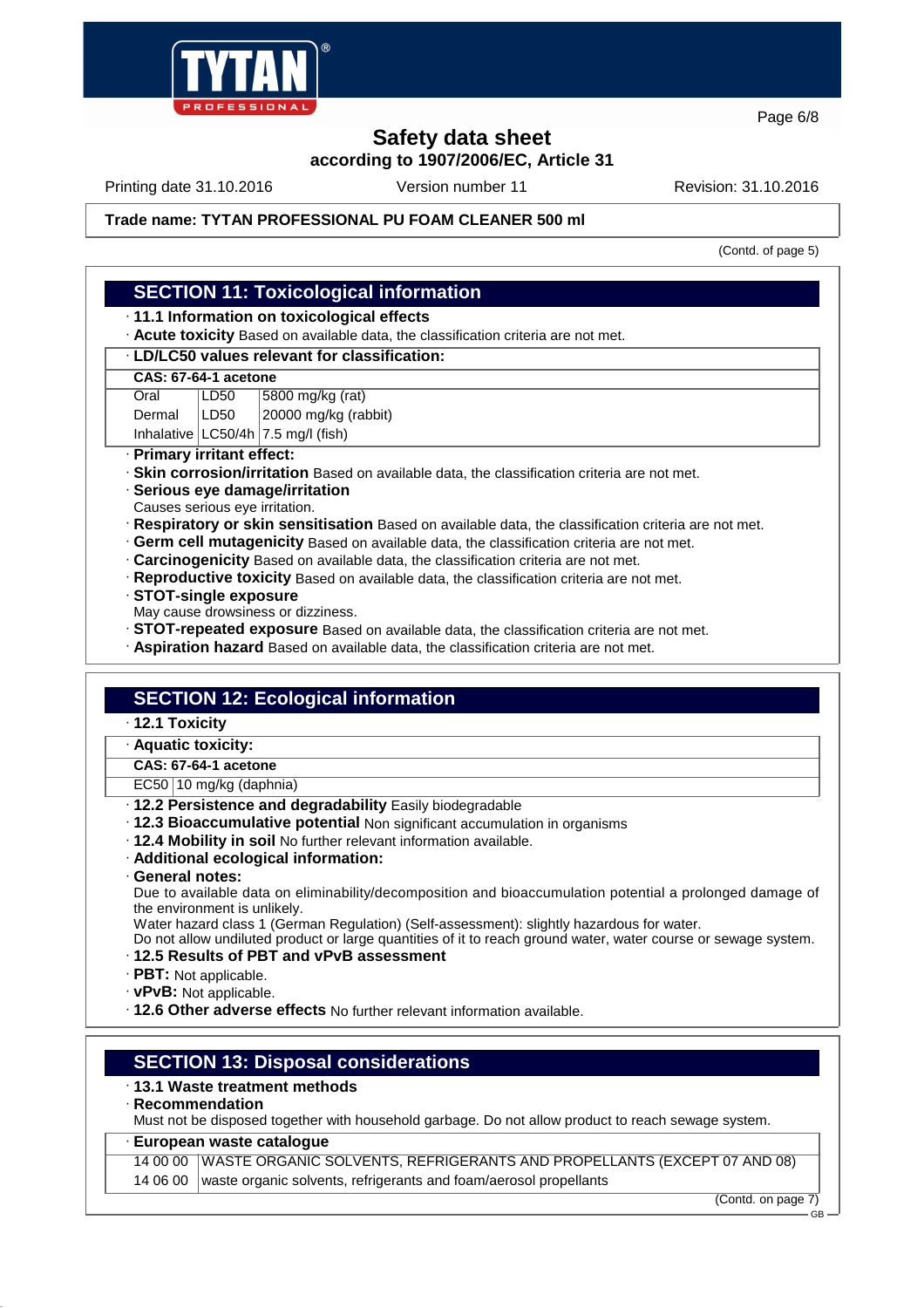

Page 7/8

# **Safety data sheet**

**according to 1907/2006/EC, Article 31**

Printing date 31.10.2016 Version number 11 Revision: 31.10.2016

## **Trade name: TYTAN PROFESSIONAL PU FOAM CLEANER 500 ml**

|          | (Contd. of page 6)                                                                                                         |  |
|----------|----------------------------------------------------------------------------------------------------------------------------|--|
|          | 14 06 03* other solvents and solvent mixtures                                                                              |  |
|          | 15 00 00   WASTE PACKAGING; ABSORBENTS, WIPING CLOTHS, FILTER MATERIALS AND<br>PROTECTIVE CLOTHING NOT OTHERWISE SPECIFIED |  |
|          |                                                                                                                            |  |
| 15 01 00 | packaging (including separately collected municipal packaging waste)                                                       |  |
|          | 15 01 05   composite packaging                                                                                             |  |

## · **Uncleaned packaging:**

· **Recommendation:** Disposal must be made according to official regulations.

| <b>SECTION 14: Transport information</b>                                     |                                                         |  |
|------------------------------------------------------------------------------|---------------------------------------------------------|--|
| $\cdot$ 14.1 UN-Number<br>· ADR, IMDG, IATA                                  | <b>UN1950</b>                                           |  |
| · 14.2 UN proper shipping name<br>$\cdot$ ADR<br>∙IMDG<br>$\cdot$ IATA       | 1950 AEROSOLS<br><b>AEROSOLS</b><br>AEROSOLS, flammable |  |
| · 14.3 Transport hazard class(es)                                            |                                                         |  |
| $\cdot$ ADR                                                                  |                                                         |  |
| · Class                                                                      | 2 5F Gases.                                             |  |
| ∙ Label<br>· IMDG, IATA                                                      | 2.1                                                     |  |
|                                                                              |                                                         |  |
| ∙ Class                                                                      | 2.1                                                     |  |
| · Label                                                                      | 2.1                                                     |  |
| ⋅14.4 Packing group<br>· ADR, IMDG, IATA                                     | Not applicable                                          |  |
| · 14.5 Environmental hazards:<br>· Marine pollutant:                         | No.                                                     |  |
| · 14.6 Special precautions for user<br>· Danger code (Kemler):               | Warning: Gases.                                         |  |
| · EMS Number:                                                                | $F-D, S-U$                                              |  |
| · 14.7 Transport in bulk according to Annex II<br>of Marpol and the IBC Code | Not applicable.                                         |  |
| · Transport/Additional information:                                          |                                                         |  |
| $\cdot$ ADR<br>· Limited quantities (LQ)<br>· Transport category             | 1 <sub>L</sub><br>$\overline{2}$                        |  |
|                                                                              | (Contd. on page 8)                                      |  |
|                                                                              | GB-                                                     |  |